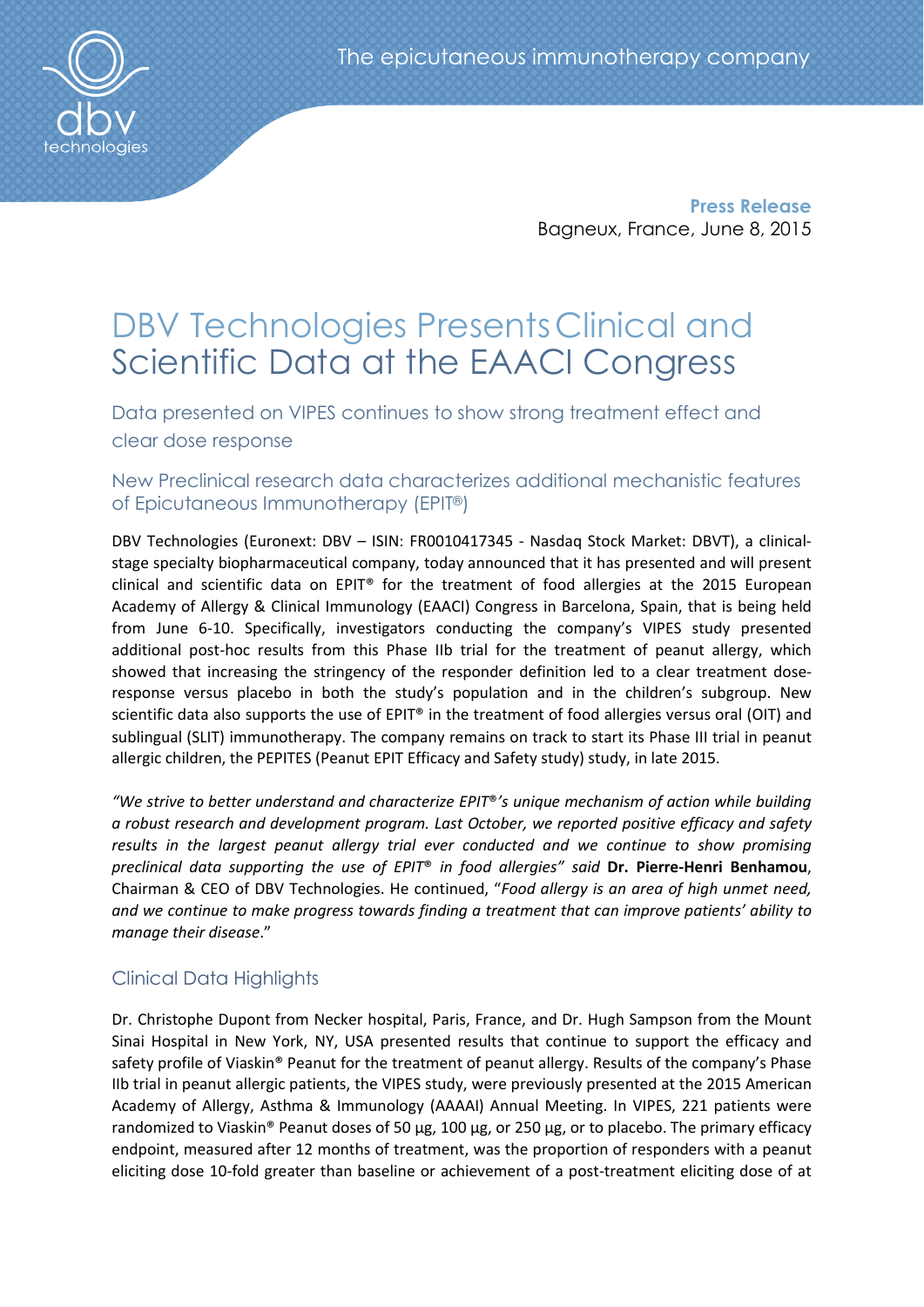

least 1,000 mg peanut protein. The primary efficacy endpoint was met at a dose of 250 μg, with 50.0% responders vs 25.0% with placebo, p=0.0108. Children in this arm (6-11 years) exhibited statistically significant efficacy with 53.6% responders vs 19.4% for placebo, p=0.0076.

New data presented by Drs. Dupont and Sampson also emphasized Viaskin® Peanut's clinical relevance and magnitude of treatment effect, which was observed in VIPES. A post-hoc analysis showed that increasing the stringency of the responder definition lead to a clear treatment doseresponse versus placebo in both the study's population and in the children's subgroup. Using the more stringent definition, results show that 50% of children were able to achieve a post-treatment eliciting dose of at least 300 mg of peanut protein after 12 months of treatment versus 12.9% in the placebo arm (p=0.0039). According to Dr. Dupont, in patients reacting to very low amount of peanut at baseline, the threshold dose of 300 mg peanut protein is clinically relevant as reaching this level significantly reduces the risk of allergic reactions against potential peanut traces in commercial processed foods.

## Scientific Presentations Highlights

Dr. Lucie Mondoulet, DBV's Deputy Chief Scientific Officer, presented data on EPIT®'s scientific profile. During an oral presentation, Dr. Mondoulet demonstrated that early treatment with EPIT® prevents sensitization and anaphylaxis to additional allergens via a Tregs-mediated mechanism, with EPIT®-induced Foxp3+ Tregs playing a key role in conferring this protection. The iterative sensitization mice model presented by Dr. Mondoulet, which mimics the 'allergic march', supports the company's belief that early treatment with Viaskin® may prevent the development of subsequent allergic diseases. Dr. Mondoulet also highlighted that the prolonged and continuous skin exposure to an allergen through EPIT® leads to sustained epigenetic modifications of the DNA expression of Th2 (down regulation) and Treg (up regulation) transcription factors. This trait of EPIT®-induced immunomodulation may explain the tolerance induction due to Viaskin® that has been observed in previous preclinical models.

In a poster titled "*Larger homing receptor expression on Tregs suggests increased efficacy of epicutaneous compared to oral or sublingual immunotherapy for the treatment of food allergy,*" Dr. Vincent Dioszeghy, Researcher at DBV, showed that EPIT® induced more Tregs than OIT or SLIT, as well as inducing a larger repertoire of gut homing receptors. The increase in gut homing receptor CCR9 and in Th2 homing receptor CCR8 in these EPIT®-induced Tregs suggests a wider range of action for EPIT® over SLIT and OIT during food allergy desensitization.

## Summary of Corporate Satellite Symposium

In addition to data presented during the EAACI congress, DBV hosted its first Corporate Satellite Symposium chaired by Drs. Dupont and Sampson. During this meeting, the chairmen presented the key features and data of EPIT®. In addition, Dr. Spergel of the Children Hospital of Philadelphia, presented an anticipated a proof of concept clinical trial in children suffering from milk-induced Eosinophilic Esophagitis (EoE) who will be treated with Viaskin® Milk, which is scheduled to start before the end of 2015. The symposium was webcasted live, and a replay is available on DBV's website.